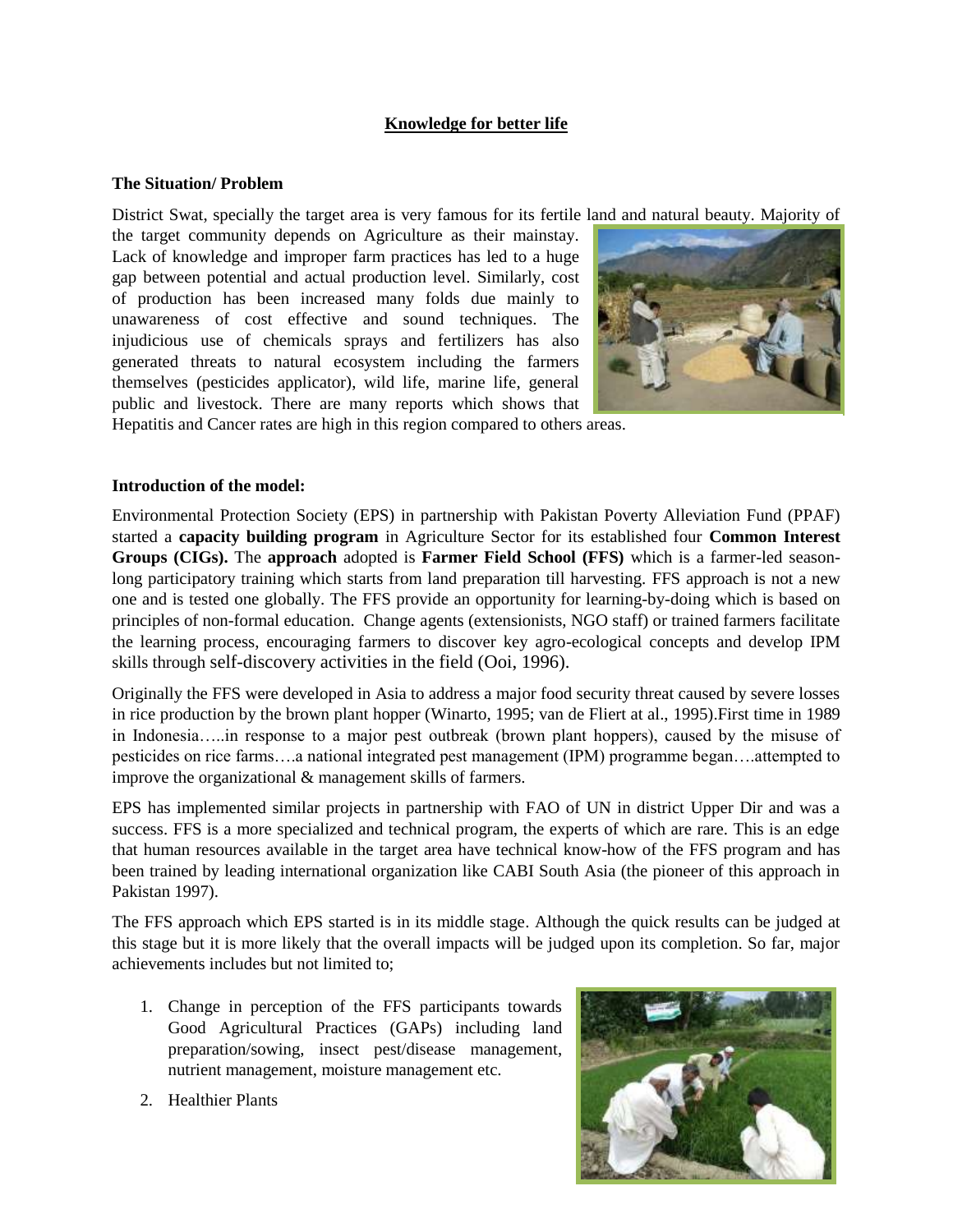- 3. More regular crops in terms of its quality & quantity
- 4. Reduced use of pesticides
- 5. Reduced inputs cost
- 6. Better use of natural resources

## **Change or the Uniqueness in the story**

- 1. Through FFS focus was on healthy plants which are stronger and thus betterequipped to withstand attacks by pests and diseases. Many factors contributed to this like good variety, healthy seeds and healthy seedlings, land preparation, correct spacing, fertilizer management, water management etc.)
- 2. The term "defender" is sometimes used instead of "natural enemy", because a natural enemy of a pest is a defender of the crop. In target four FFS the farmers know defenders and understand their role through regular observations of the agro ecosystem and they avoid the use of poisonous chemicals that kill the natural enemies of pests.
- 3. Through these FFS, the farmers manage their crop (based on information about the actual field situation). They don't use "calendar spraying" to control pests. Target farmers monitor the field situation at least once a week (soil, water, plants, pests, natural enemies, etc.) and make decisions based on the field situation and take direct action when needed (e.g. collect egg masses, remove infested plants, use of homemade formulation or plant extracts for the control of insect pest and diseases etc.)



- 4. Farmers are capable of improving farming practices by experimenting (small field trials and comparison between FFS plot and Farmer Practicing Plot)
- 5. Farmers have somewhat become expert and can share their knowledge with other farmers

## **The END/Conclusion**

Environmental Protection Society (EPS) in partnership with Pakistan Poverty Alleviation Fund (PPAF) through its initiative of Farmer Field Schools (FFS) with different established Common Interest Groups (CIGs) have achieved quite good immediate impacts in the following domain;

## **Technical**

- 1. Through FFS right from the identification and land preparation the farmers are able to manage their crops with optimal quality and quantity through learning by doing, group discussion, trails and participatory decisions.
- 2. Use of homemade formulation and indigenous techniques like a mixture of detergent, baking soda & mustered oil, similarly use of plants extracts like red pepper solution and garlic solution sprays reduced production cost and saved natural enemies.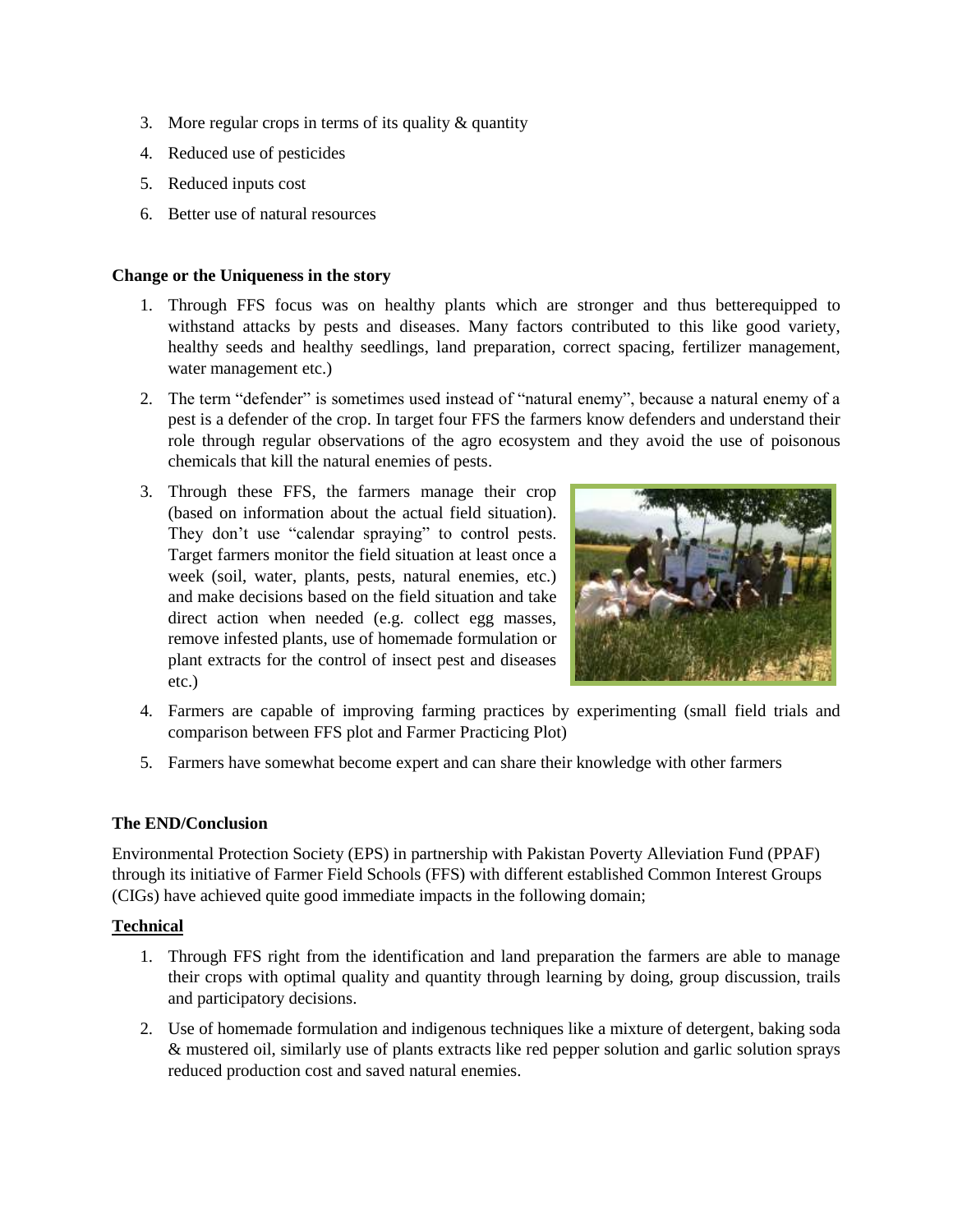- 3. Beneficial insects/defender and harmful insects identification, their mode of action, and life cycle through insect zoo enabled them to identify crop loss factors and suitable time for their management like preventive and curative measures to minimize crop loss.
- 4. By using indigenous techniques health hazard risk are minimized to public, pesticides applicator, livestock, fisheries, and wildlife.
- 5. Judicious use of fertilizer application, time of fertilization, dose and method of fertilization for nutrient management helped the target farmers to produce healthy crop with cost minimization. Similarly best fertilizer like Farm Yard Manure (FYM)/Compost making techniques in which all the 16 components (needed for plant) is available were introduced which was appreciated by the target farmers.
- 6. Quality seed identification, seed multiplication, seed health, seedling methods, transplantation, reduced seed rate, de-weeding etc reduced the production gap between potential and actual.
- 7. Through introduction of resistant varieties, certified seed and by applying cultural measures, the disease problems in target pepper, rice and tomato crops in four FFS were introduced.

#### **Economical**

- 1. Pesticides cost minimized in all target four FFS by introduction of indigenous control methods
- 2. Fertilizer cost minimized through capacity building and introduction of compost making techniques and actual demonstration in the fields.
- 3. Nursery raising cost minimized through management of proper seed rate and other relevant management practices. Along with this healthy seedling were produced which had more resistant and production capacity.
- 4. As per Research Institution recommendation proper line to line and row to row distance minimized the cost and maximize



District Officer Agriculture Extension Department Swat briefing FFS participants about Compost Making

5. In all target four FFS, inputs cost was reduced through mobilized for bulk buying

#### **Social**

- 1. These four FFS were carried out with four established CIGs which have a formal setup. The farmer associations will provide a forum to their voice and collective efforts means sure success.
- 2. Collaboration between farmers enhanced which is a real success as farmers shared their experiences and benefited from each one knowledge and experience. Along with this other social problems were also solved.
- 3. As in FFS, farmers are made able to deliver and become experts. Hence community agenda setting and formally organizing a session and solving their problems is now easy for each participating member.
- 4. Participatory Reflection and Action (PRA) tools applied really probed their actual problems in the concerned CIGs and targeting was made accordingly.
- 5. Formation of farmer study groups and analytical skills will help them to find ways and means to solve their problems within available local resources and will lead them towards self-reliance.